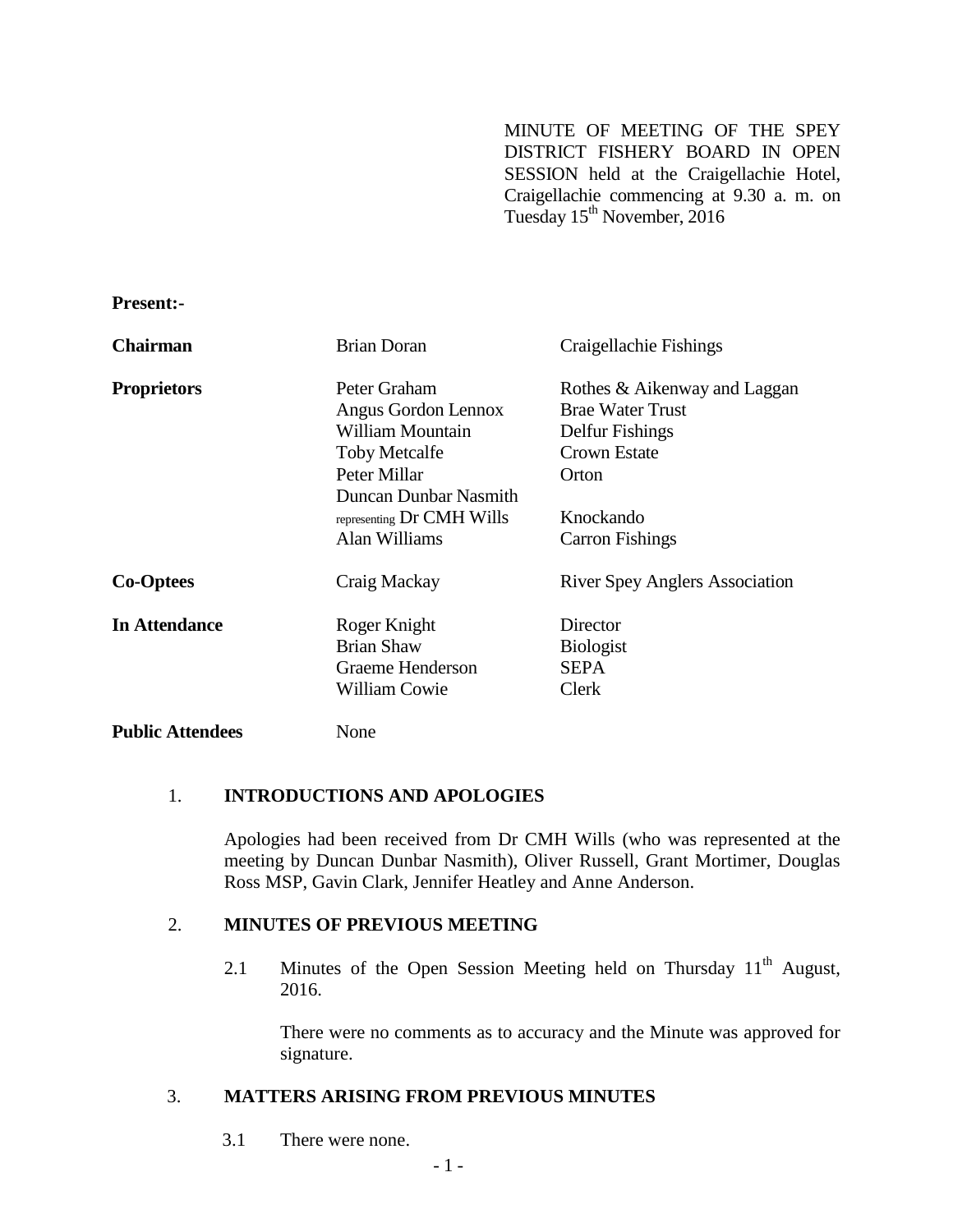# 4. **DIRECTOR'S REPORT**

The Director reported matters as per the Report annexed to the Minute but the following particular points arose:-

### 2.2 **Scottish Government Working Groups**

The Director indicated the various Working Groups established by the Scottish Government to develop the key issues. Representatives of the Board were on many of the various Working Groups.

Peter Millar expressed concern that the Board had been "out-manoeuvred" on SRG involvement, but the Director responded that this was more of an issue with the Association of Salmon Fishery Boards which would be discussed in the closed meeting.

Angus Gordon Lennox concurred with Peter Millar that the Board needed to be as forceful as possible in putting its case so that the Board's views were not side-lined.

### 4. **Water Abstraction**

Following confirmation of Rio Tinto's decision to sell the Fort William Plant it was noted that the Director and the Biologist were to attend a meeting with SEPA on the 30<sup>th</sup> November 2016 to discuss Spey Dam. They acknowledged the need to be extremely robust at that meeting to ensure that the Spey Dam issue was properly notified to any prospective purchaser.

It was also noted that SSE were unlikely to wish to purchase as the intention of Rio Tinto was to sell as a going concern with the smelter in operation, rather than simply the dam and electricity generation elements being sold separately.

In response to enquiry it was advised that the reason that the fish passage numbers counted by Rio Tinto had been grossly over-estimated was as a result of double-counting on video records and counting fish that were moving upstream without taking into account those moving back downstream.

# 5. **Predator Management**

# 5.2 **Moray Firth Seal Management Plan**

The Director reported continuing problems with Common Seals throughout the Firth and it was noted that SNH was robust in its adoption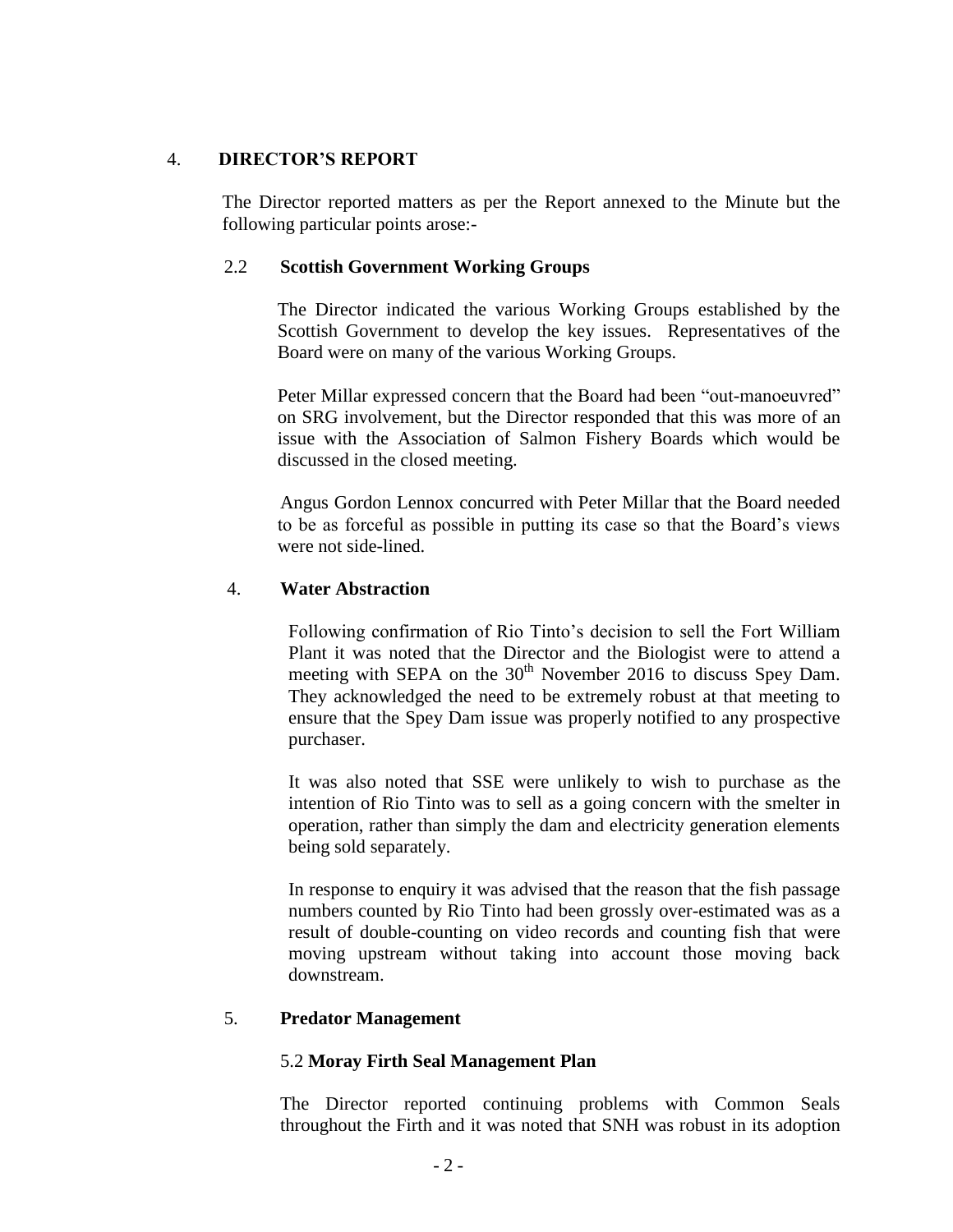of the precautionary principle, rather than drawing a balance between the two protected species in the Firth i.e. Salmon in the River Spey catchment SAC and Common Seals in the Dornoch Firth Special Protection Area. Given the Board's responsibility in the legislation for the preservation and enhancement of the Salmon stocks and their responsibility as a management organisation under the SAC, there was felt to be a conflict in that SNH were effectively preventing the Board from maintaining their legal obligations by protecting seals in preference to salmon. When the Director approached SNH they were sympathetic to that position, but recommended that the Board provide further evidence to back-up their stance and to take further advice from the Sea Mammal Research Unit over the deployment of Acoustic Deterrent Devices.

In answer to further questions it was noted that no Common Seal licences had been issued on the whole of the East coast of Scotland from Dunnet Head south.

The Biologist advised that Acoustic Deterrent Devices do work in water and operate at a frequency that is unlikely to affect Salmon.

Toby Metcalfe then enquired whether or not the Board had a conflict in being part of the Seal Management Group which had responsibility for the whole of the Moray Firth including the Dornoch Firth, which was a Special Protection Area for Common Seals, and the River Spey which was a Special Area for Conservation for Atlantic Salmon. The issue was, could the Board be involved in predator control on the one hand, for protection of Salmon, and on the other, through the Seal Management Group, deal with a protection for Common Seals within the wider Moray Firth.

The Board resolved specifically to address this conflict to SNH and to highlight the fact that the way SNH were dealing with matters was preventing the Fishery Board from fulfilling their obligations under the SAC for the Spey.

#### 6. **Ranunculus**

Following advice from Jamie Whittle, of R & R Urquhart LLP on the options for the Board, the Director made contact with the Scottish Government to inform them that, as no response had been received, the Board would be referring the matter to Europe. This elicited an immediate response and a meeting was held on the  $24<sup>th</sup>$  October where, as part of the discussions, it was disclosed that Diquat had been recently used on an English river. SEPA and SNH would investigate if an application could be made to trial diquat in the Spey and the Dee and a further meeting was to be held in mid-December.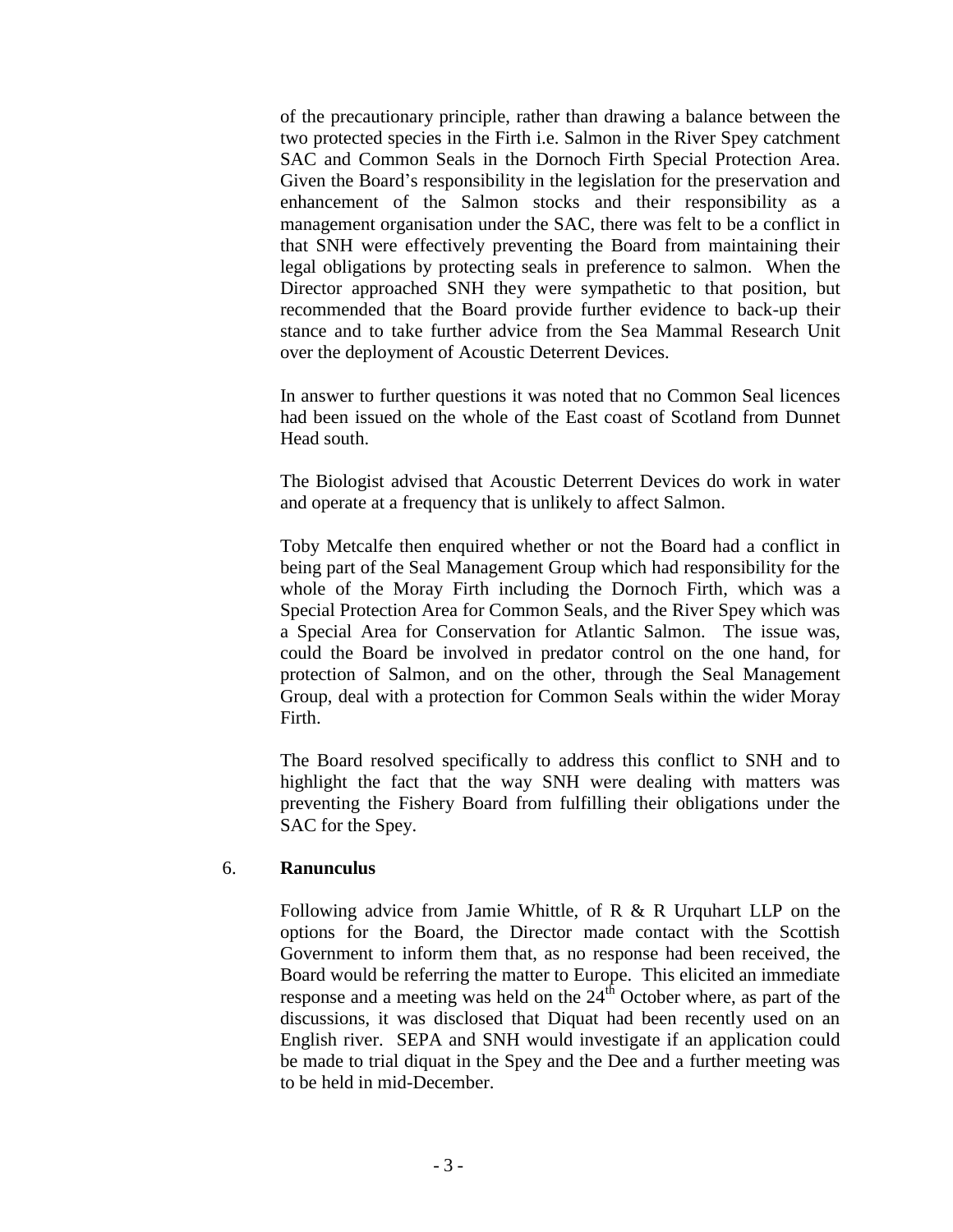### 7. **Spey Catchment Initiative**

It was noted that the work which had been anticipated, following the possibility of funding from the Pearls in Peril surplus, to re-water side channels in Aviemore and Delagyle had now been placed out to tender. It was hoped these would both proceed during the winter.

Congratulations were also expressed by the Board to Liz Henderson for all her work in helping to secure the Tomintoul and Glenlivet Partnership Project funding. The Director would prepare a short briefing note to all Board Members on what the project would involve.

Angus Gordon Lennox noted that the Spey Catchment Initiative seemed to have had remarkable success in attracting funding and had asked members of the Spey Trust for an idea of what area the Trust would like any funding to focus upon. The Spey Trust had concluded it would like the focus to be on the eradication of non-native invasive species. This would be taken forward.

### 8. **SPEY FOUNDATION REPORT**

Peter Graham presented a summary of the discussions held at the Spey Foundation meeting the previous day, these included:-

- A review of the scientific work involving Spey Dam and its genetic project. It was hoped an update would be available relatively soon and with luck early the following year.
- An overall review of smolt trapping, particularly focusing on the migration of fin-clipped smolts and a review of the continued use of the Avon smolt traps.
- Discussions on Conservation Limits and the calculations for the numbers of running salmon in the river.

The Committee felt there remained major problems with the calculations for a variety of reasons. In particular the "one size fits all" model did not translate easily to larger rivers such as the Spey where there were clear problems with electro-fishing on wider stretches of river. The Biologist was seeking to encourage recognition of timed electro-fishing as an acceptable methodology.

 Salmon fry index surveys were also discussed and a view taken that there would now be fixed 5-year averages, rather than a rolling average. In another words, comparison would be made between 2011 and 2016 and then 2016 to 2021 etc. This meant that there would be a clear average for the previous period when looking at future surveys.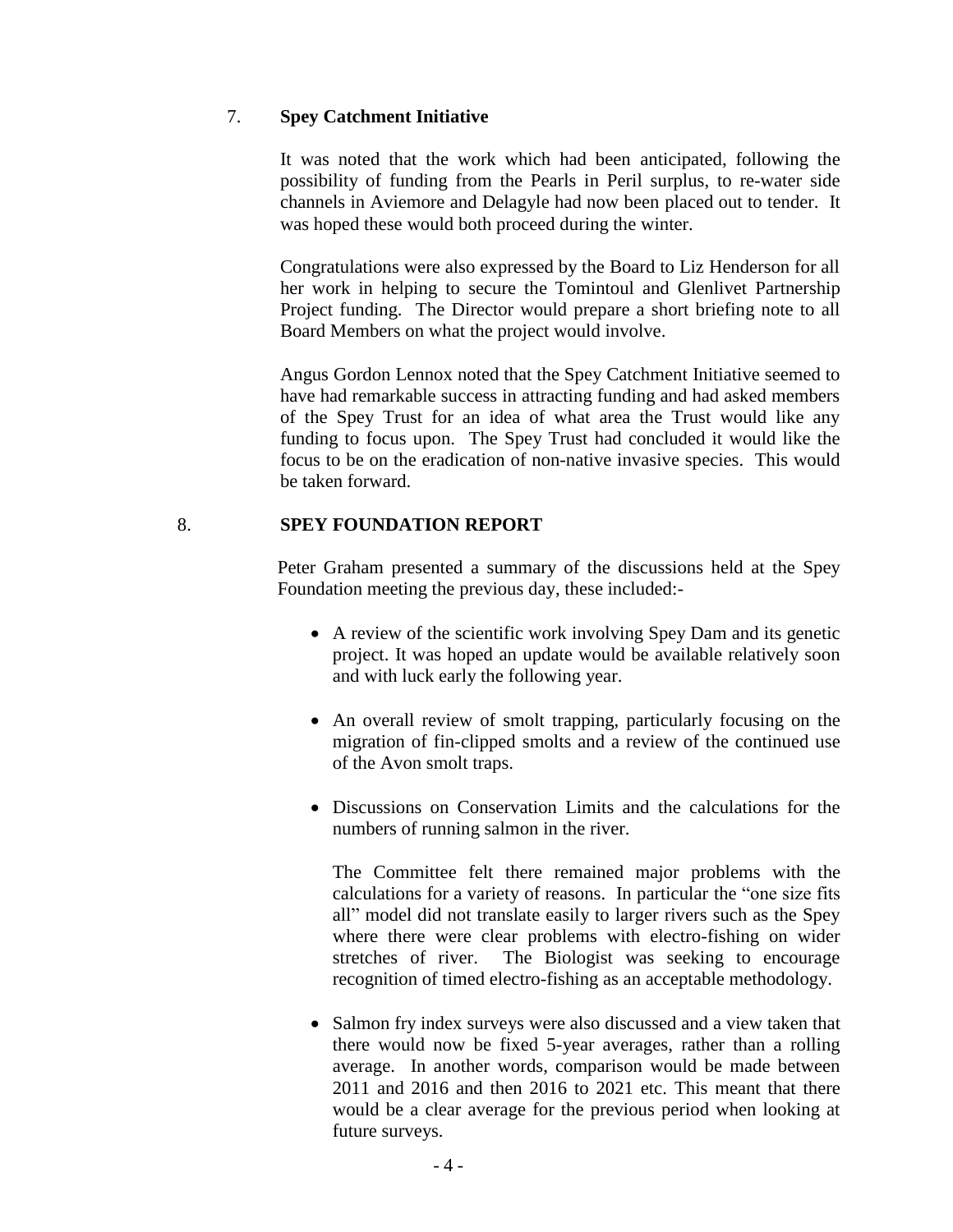It was noted that in the future the Foundation would seek to identify three priorities on the Spey Action Plan on which it would concentrate.

As far as future development the following had been decided:-

- Following a review of the Avon smolt trap, it was decided to re-site the smolt trap within the Dulnain. It was remitted to the Biologist to determine the location and timings and it was made clear, however, that this would only operate if time and resources permitted.
- As far as the budget was concerned, it was noted that because of the additional genetic fund restriction, depreciation and a possible reduction in contract work, there would be a deficit of approximately £18,000 on the Budget. This would reduce the overall capital balance from a current position of approximately £100,000 to circa £80,000.

### **Foundation Future**

The final aspect which exercised the Foundation Committee was the possibility of winding down the operation of the Foundation and bringing it back into the fold of the main Fishery Board as a Sub Committee operation. The Foundation were to investigate this possibility, although the biggest caveat was the "all species" remit within the Foundation as opposed to the salmonid remit of the main Board. If the Foundation ceased to exist as a stand-alone vehicle, the Committee felt there was no need for them to be part of RAFTS any longer and the whole process tied-in with the new Fishery Management Organisation regime.

Peter Graham then invited questions on Foundation discussions.

A question was raised regarding re-stocking above Spey Dam.

It was recognised that the main issue with Spey dam was fish passage and, in any event, SEPA had requested that no stocking was carried out above Spey dam until they were able to verify the existing situation.

Discussion also followed on how the excess funds in the Foundation were to be utilised and it was recognised that from now on some of the services provided by the Board would be fully charged. Otherwise, there may be a requirement to maintain the Foundation to ensure that restricted funds were secured.